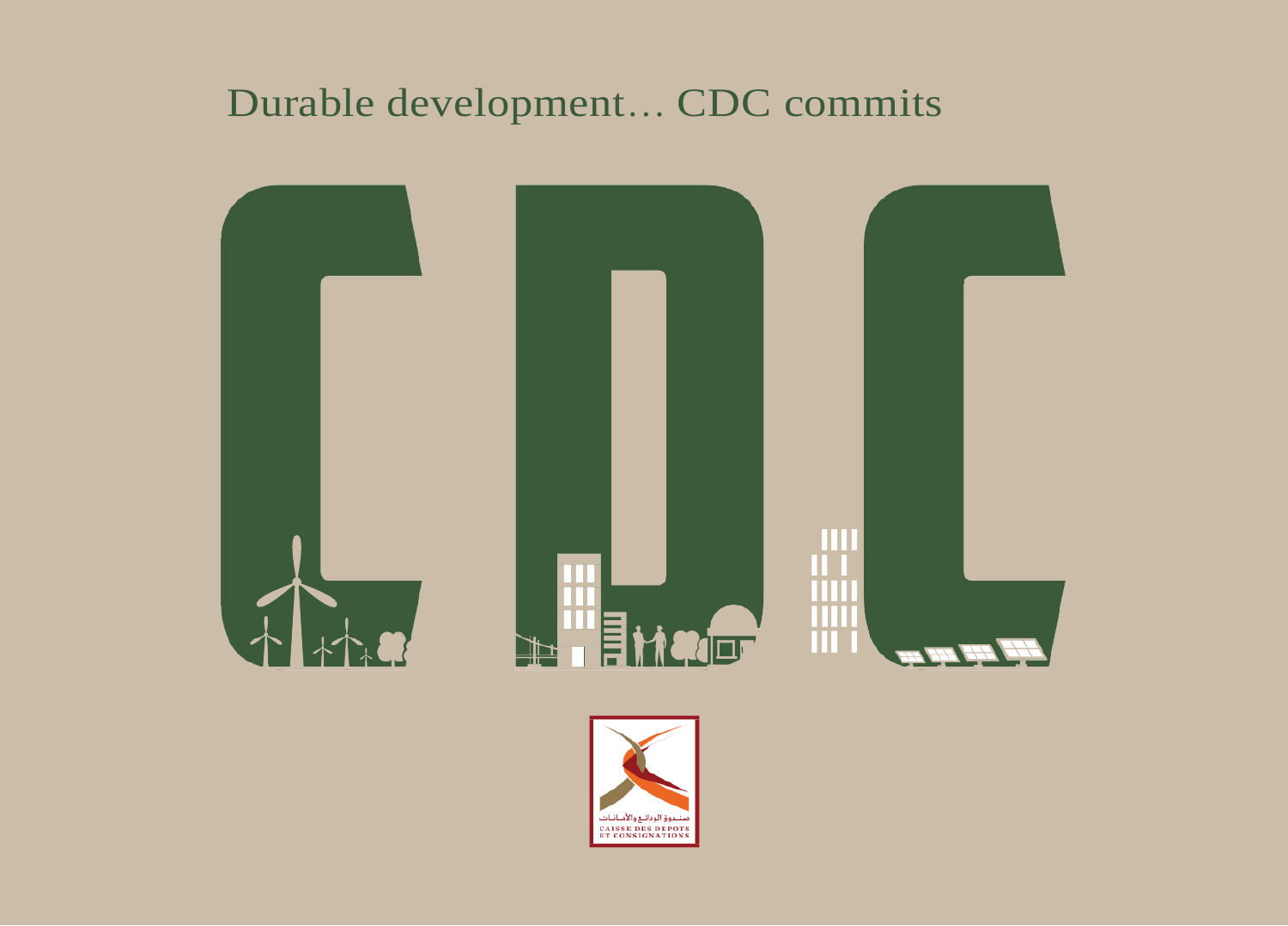

**RSE CHARTER**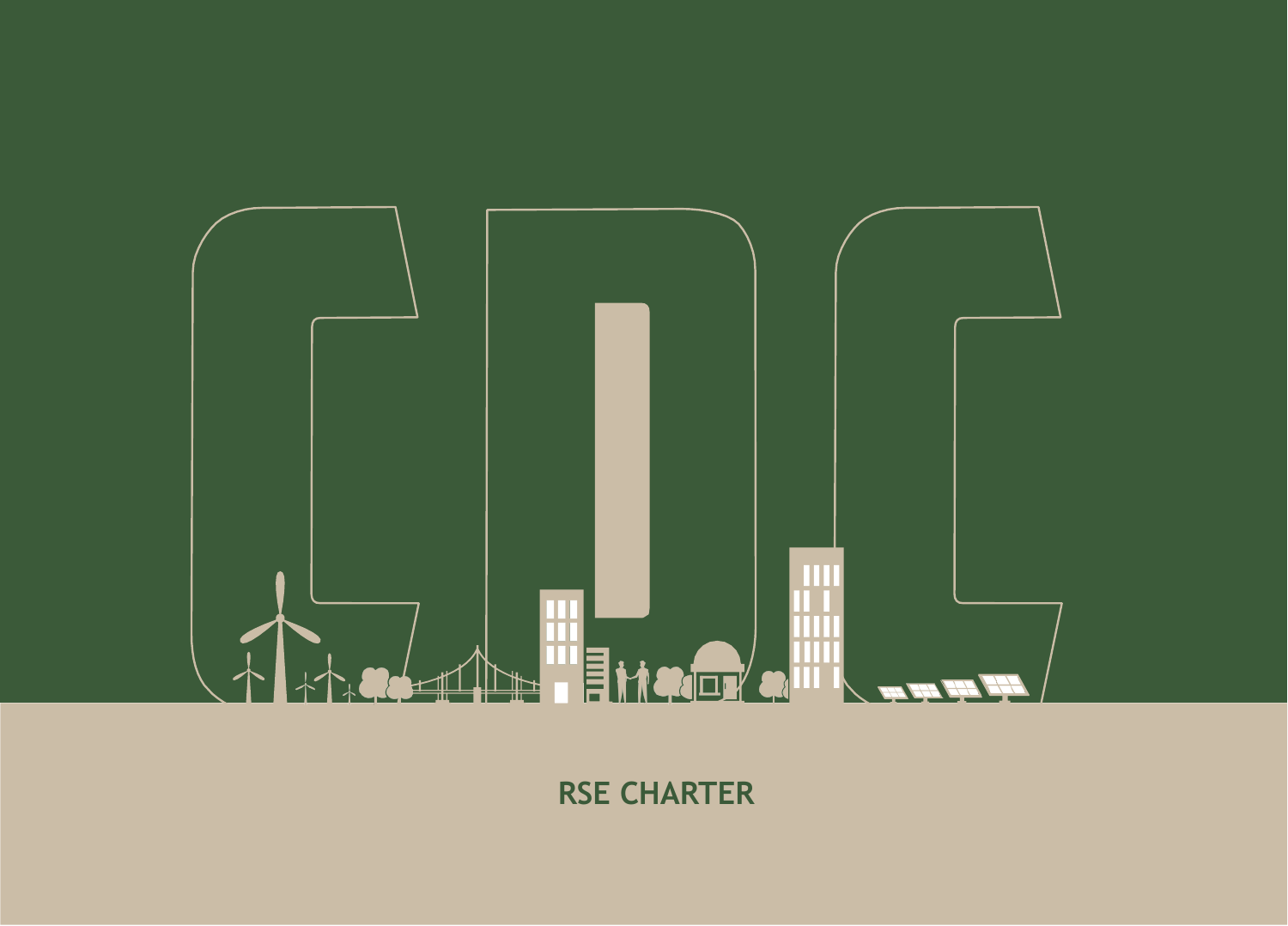#### **Foreword**

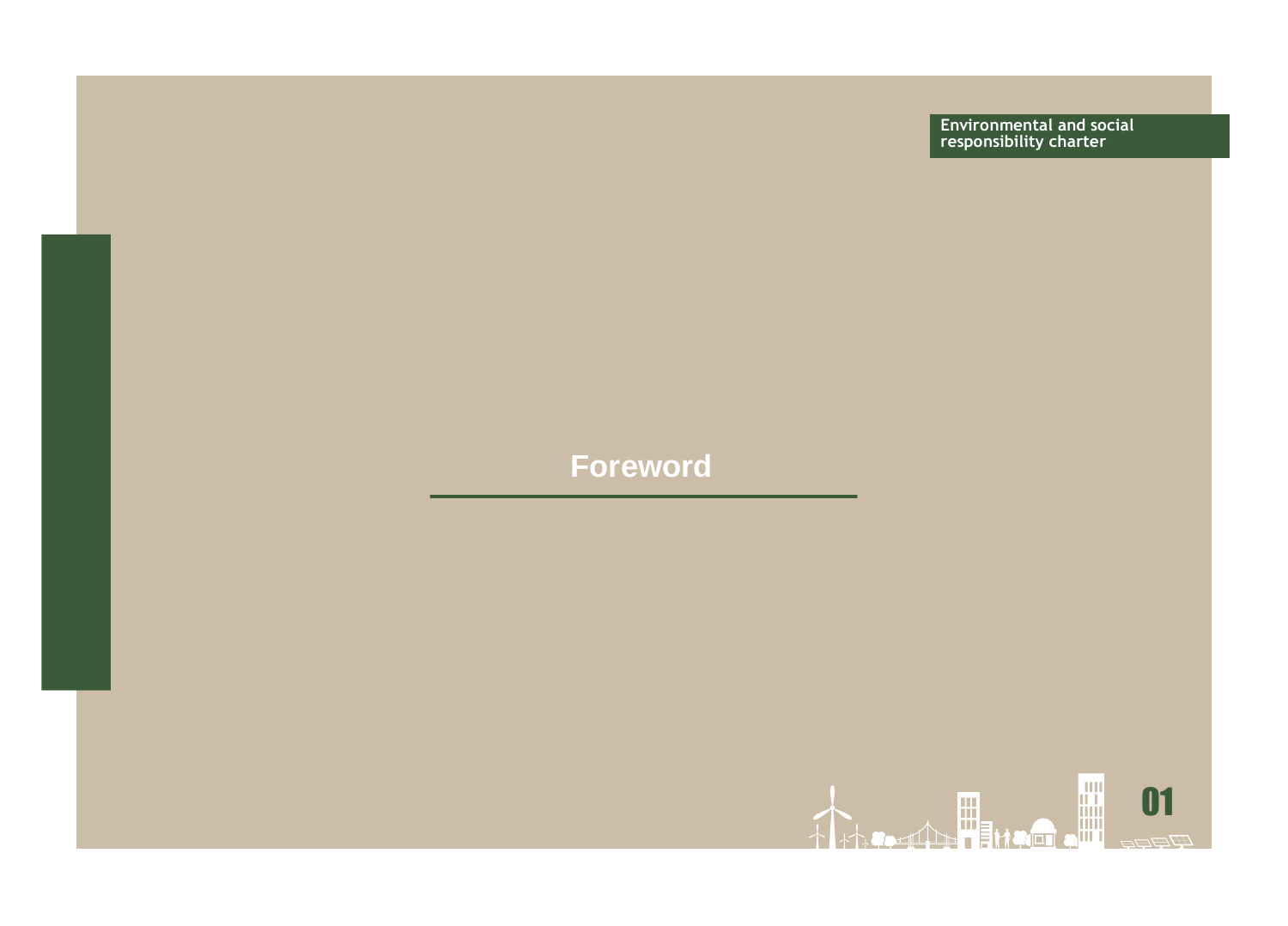Corporate social responsibility aims to integrate social and environmental issues into its activities and its relations with its stakeholders.

La Caisse des Dépôts et Consignations (CDC) as a long-term investor and first public institution to receive the CONECT CSR label, because of its role as initiator, is committed to promote good social and environmental practices through the adoption of this charter both by all its employees and its partners. Thus, CDC's Corporate Social Responsibility charter formalizes the commitment and devotion of its employees to the objectives towards sustainable development.

Continuously striving to find a balance between carrying out its economic activities, maintaining its social relations and limiting its environmental impact, CDC uses its social and environmental responsibilities both in making strategic decisions and in daily-basis operations. It also wants to be responsible vis-à-vis its internal and external stakeholders by promoting sincere and transparent communication about its activity. Ultimately, CDC ensures the promotion of responsible investment, which is not only a

trend but a real way of thinking about the future and investing differently!

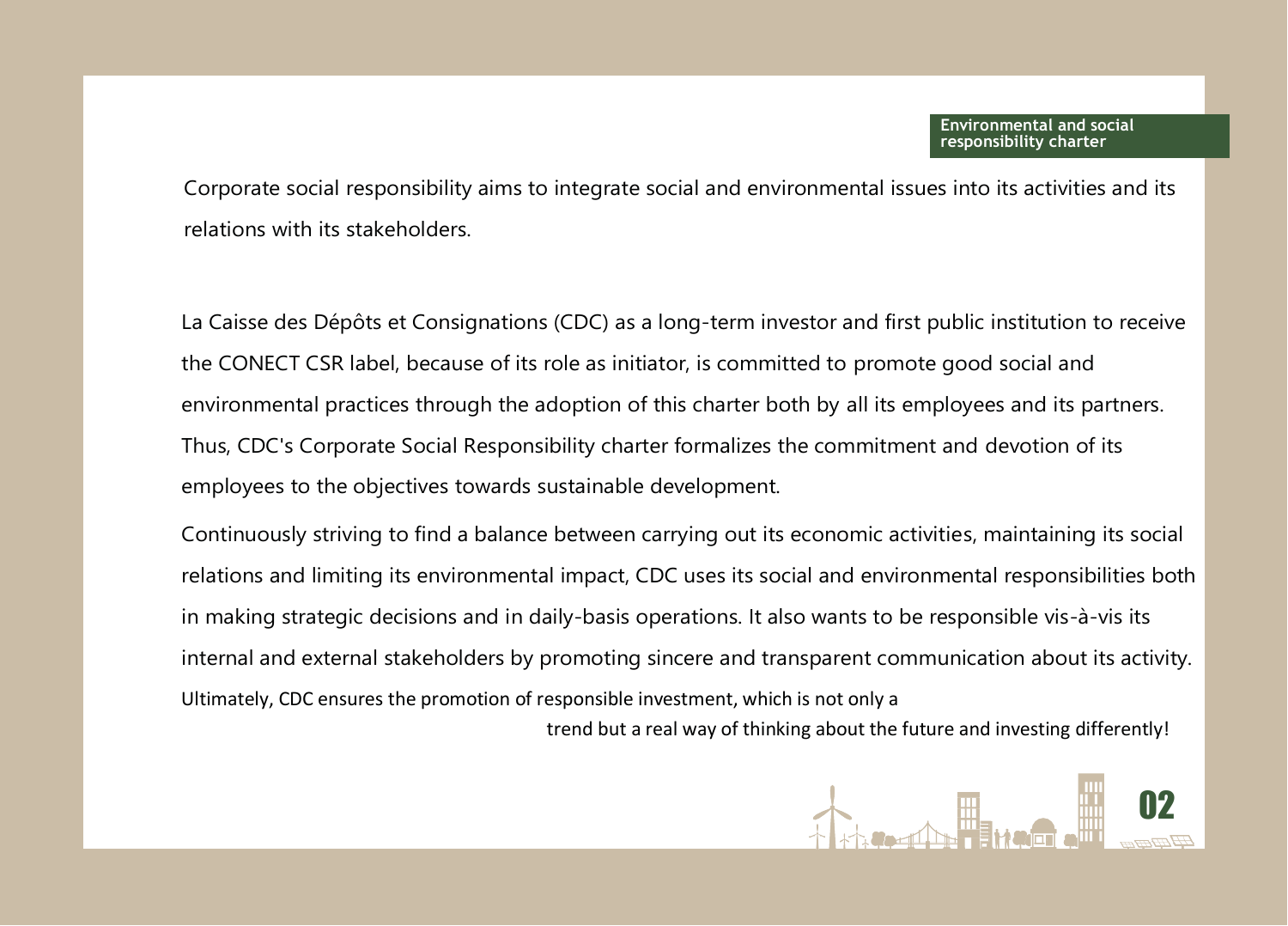## LA CDC MET SA POLITIQUE RSE **CSR'S POLICY AT THE HEART OF CDC'S MISSIONS**

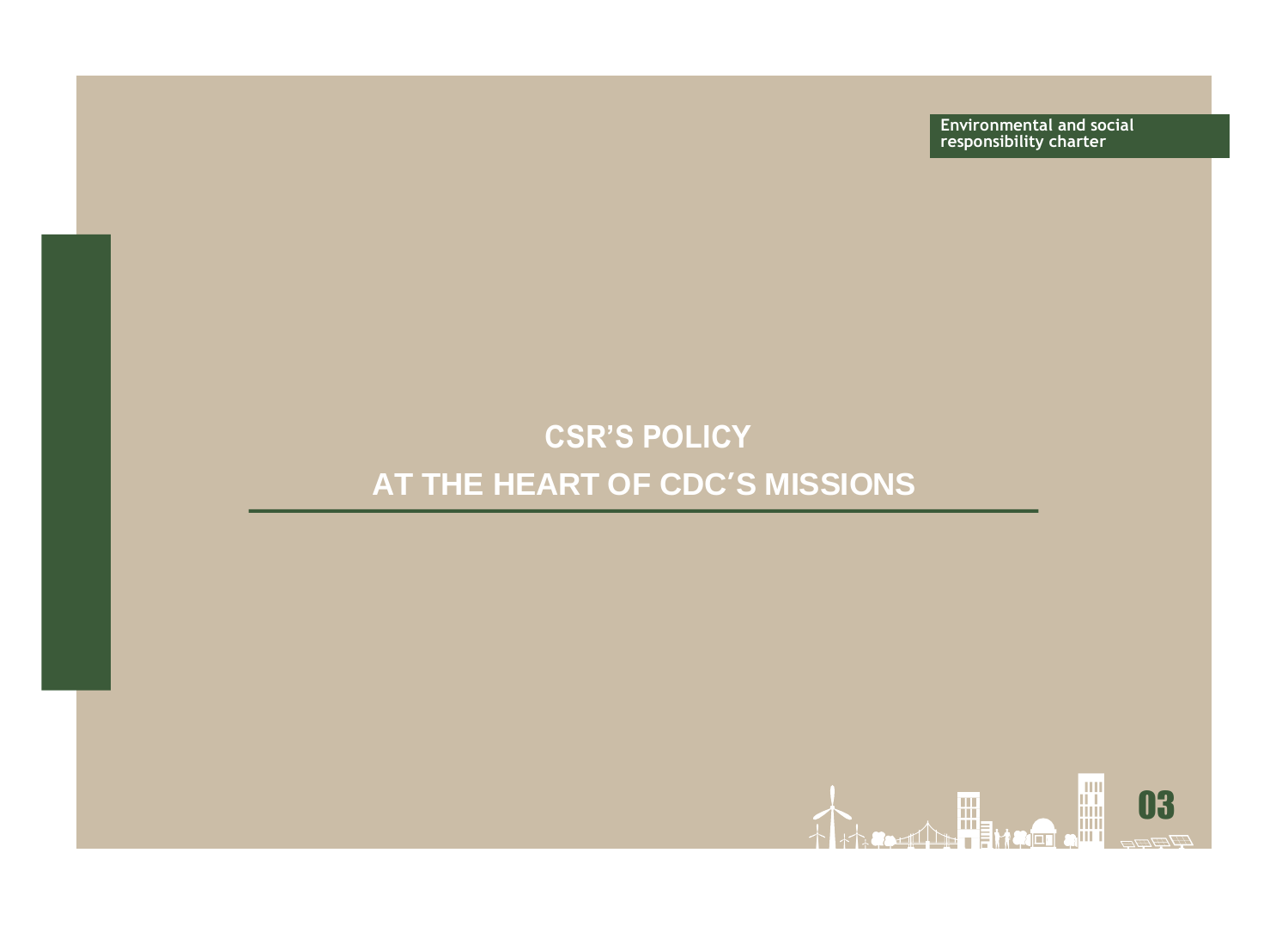A HARACTER TRACTALLY

04

CDC makes CSR a priority placed at the core of its businesses and pays particular attention to the expectations of all its stakeholders.

Adopted with a sincere intended conviction on the part of its employees, the definition of CSR set out by the international standard ISO 26000 specifies that "CSR is the responsibility of an organization regardless of the impacts of its decisions and activities on society and the environment, resulting in ethical and transparent behavior that contributes to sustainable development, including the health and well-being of society; taking into account the expectations of stakeholders; respecting the laws in force in accordance with international standards of behavior; and which is integrated throughout the organization and implemented in its relationships ".

Through its alignment with its investment doctrine and its growth model, CDC has defined four strategic pillars that promote commitment as well as a dynamic of continuous improvement in its activities.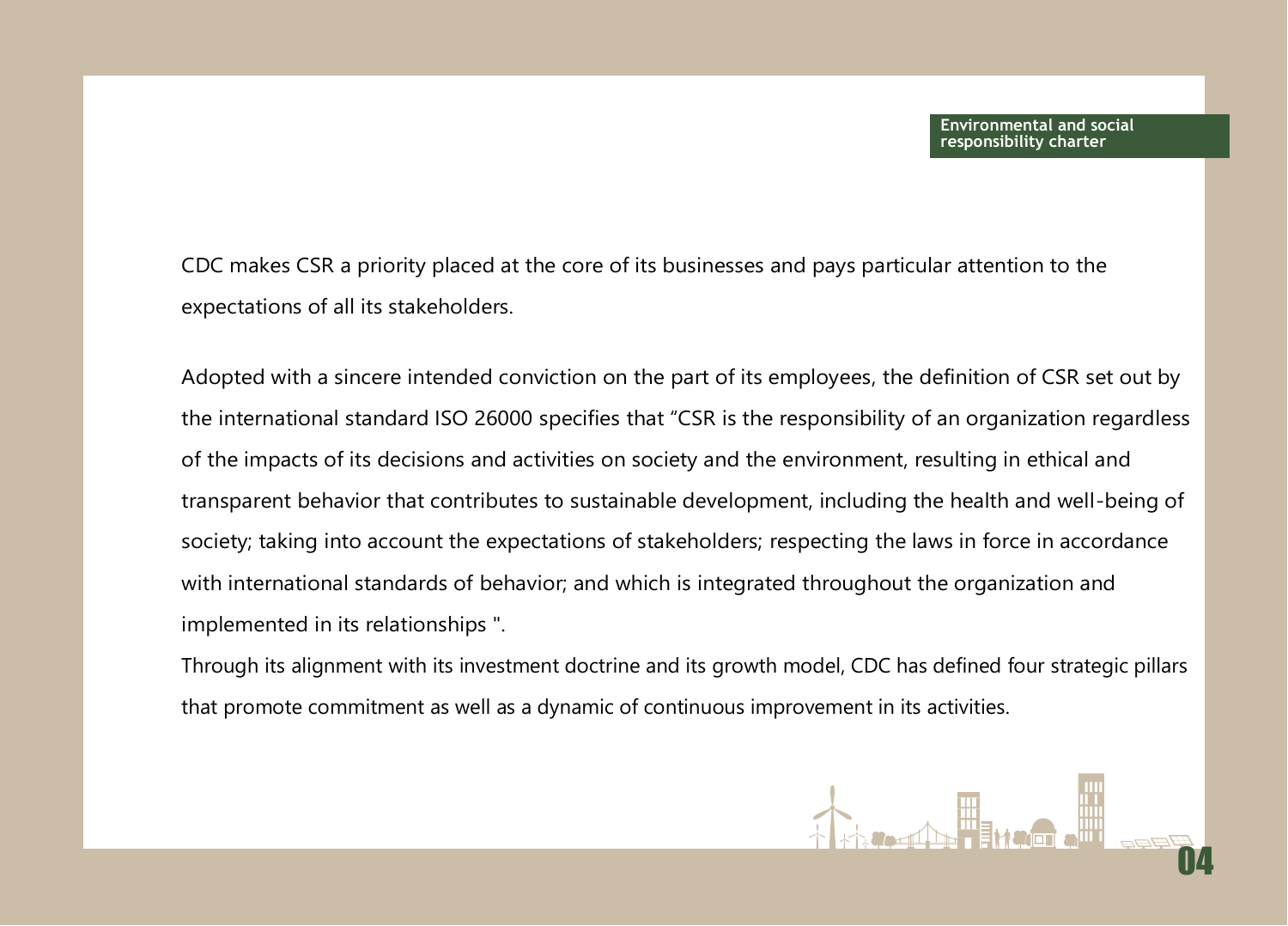#### **1 Promote responsable Investment.**



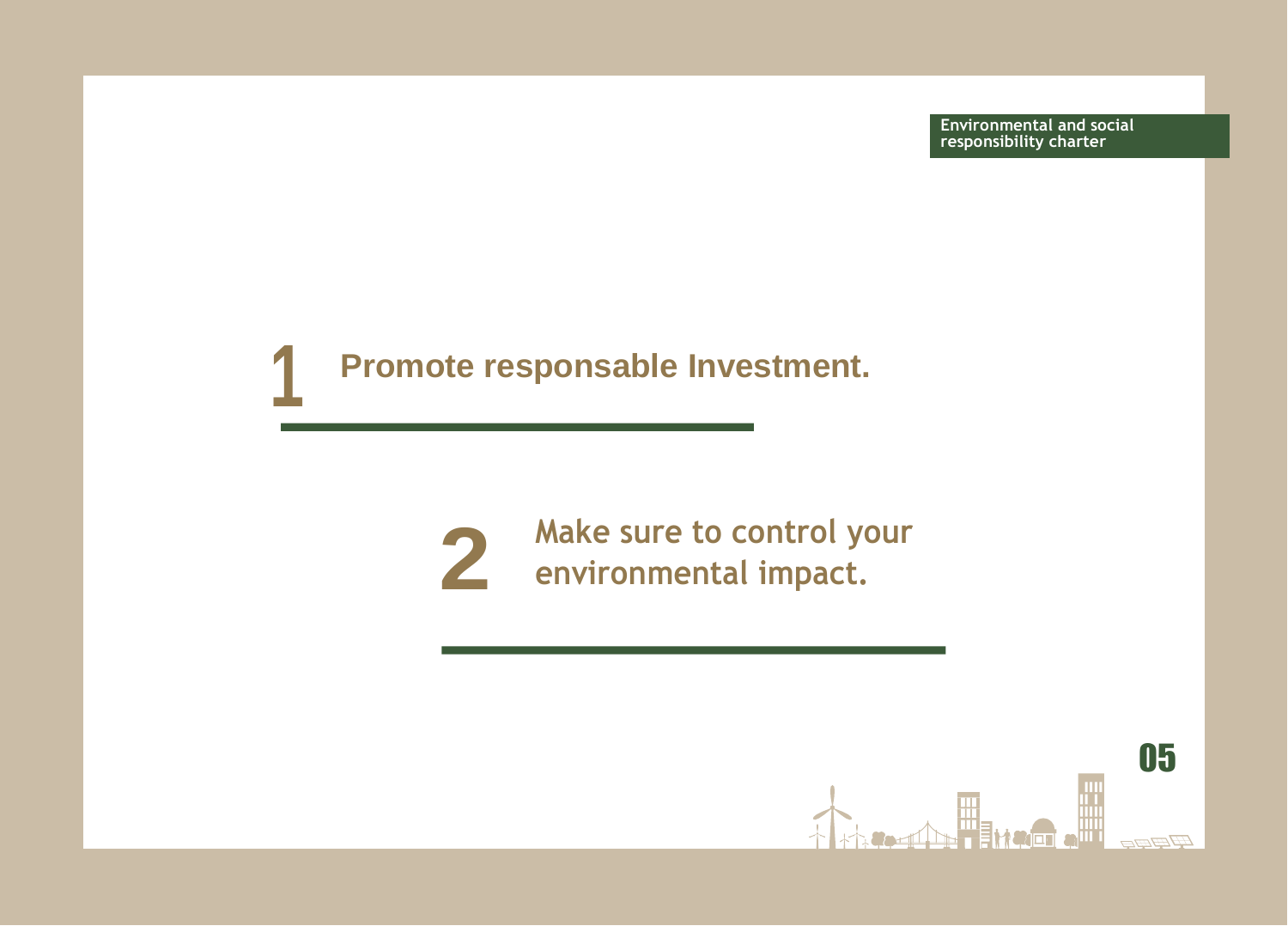



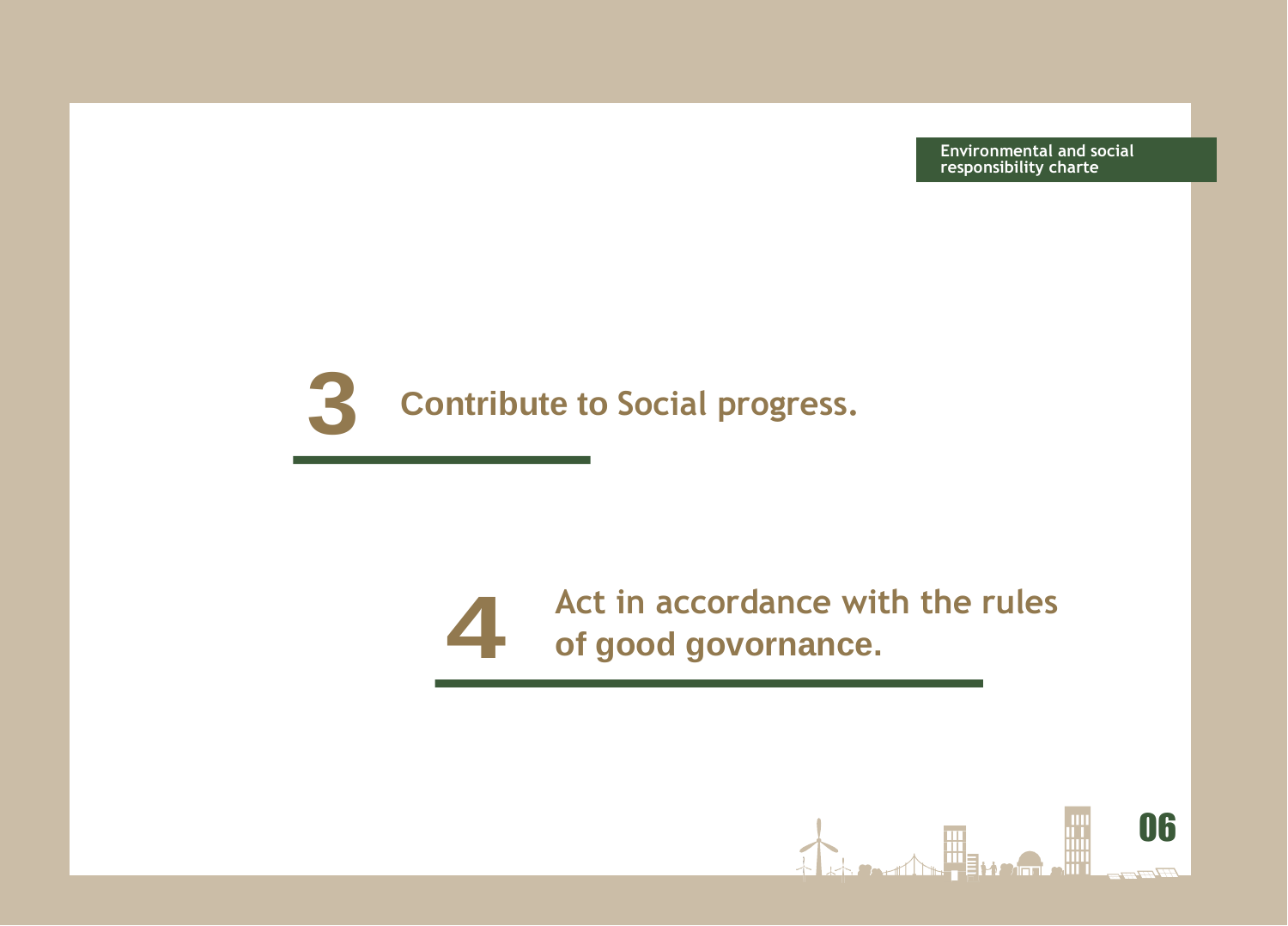CDC insists on the participative nature of the approach adopted. Therefore, the objectives associated with each commitment are considered as principles to be incorporated by all stakeholders in their activities. The ambition is for everyone to be both an actor and an ambassador of the CSR commitment.

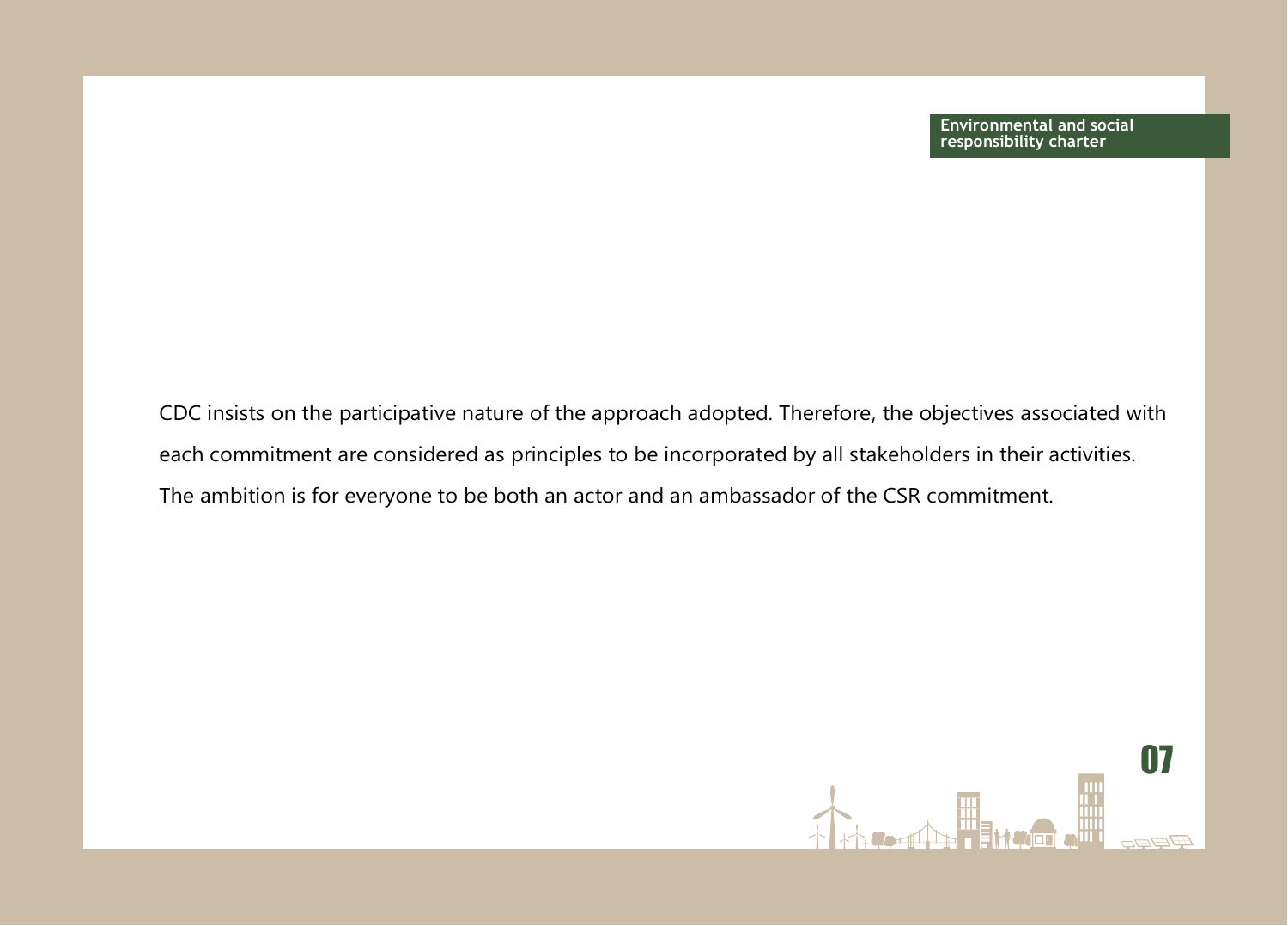#### **THE 4 PILLIARS OF CSR'S APPROACH**

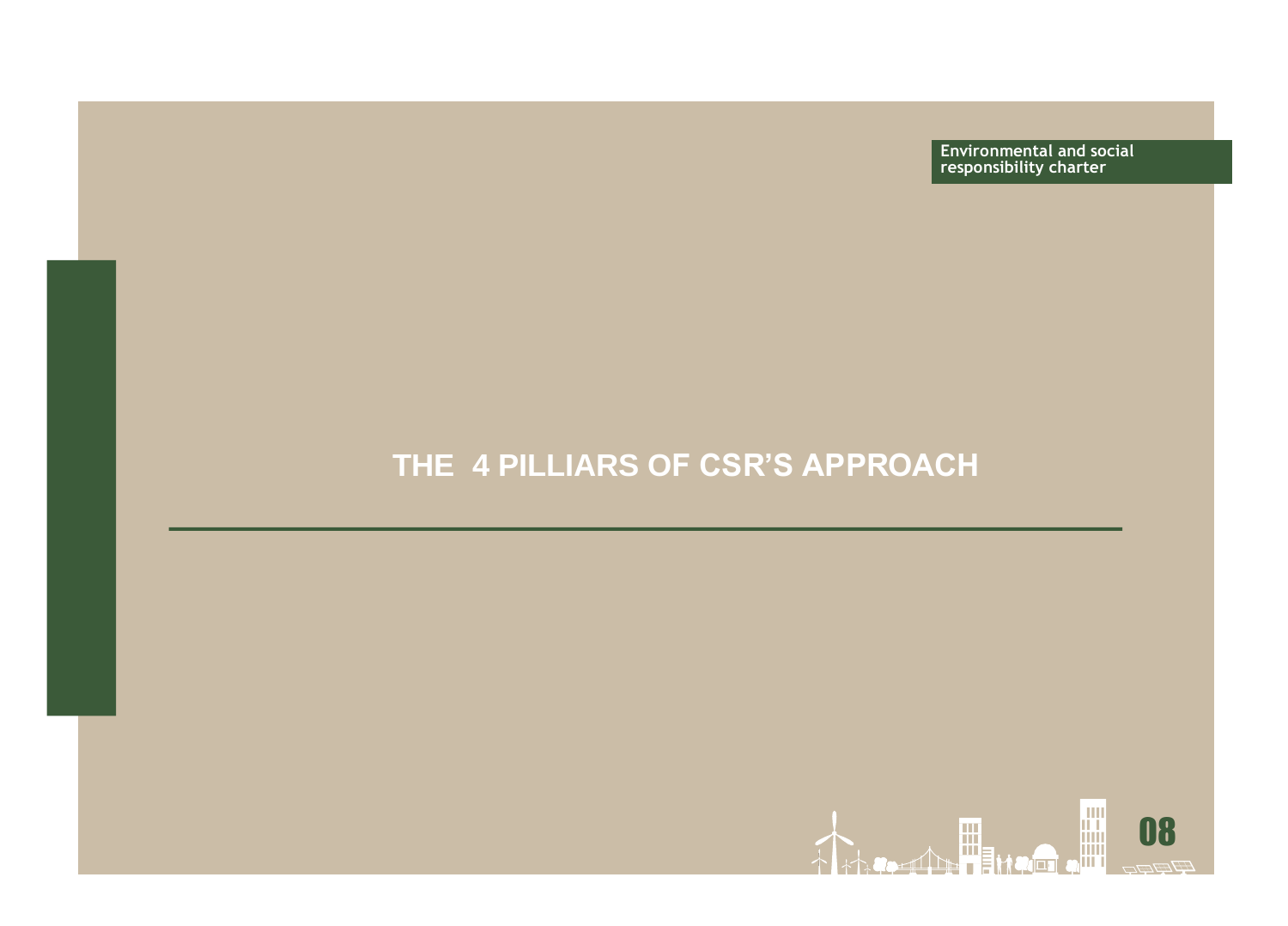# 1stEngagement **1stEngagement**

**Charte de responsabilité sociétale Environmental and social et environnementale responsibility charter**

#### **PROMOTE DURABLE AND RESPONSIBLE INVESTEMENT**

Because CDC is a responsible investor and a key player in supporting the Tunisian economy, it is committed to:

- Be a long-term investor in the service of sustainable economic growth.
- Support national initiatives and commitments in favor of responsible investment.
- Support the achievement of both financial and extra financial performances in its investments.

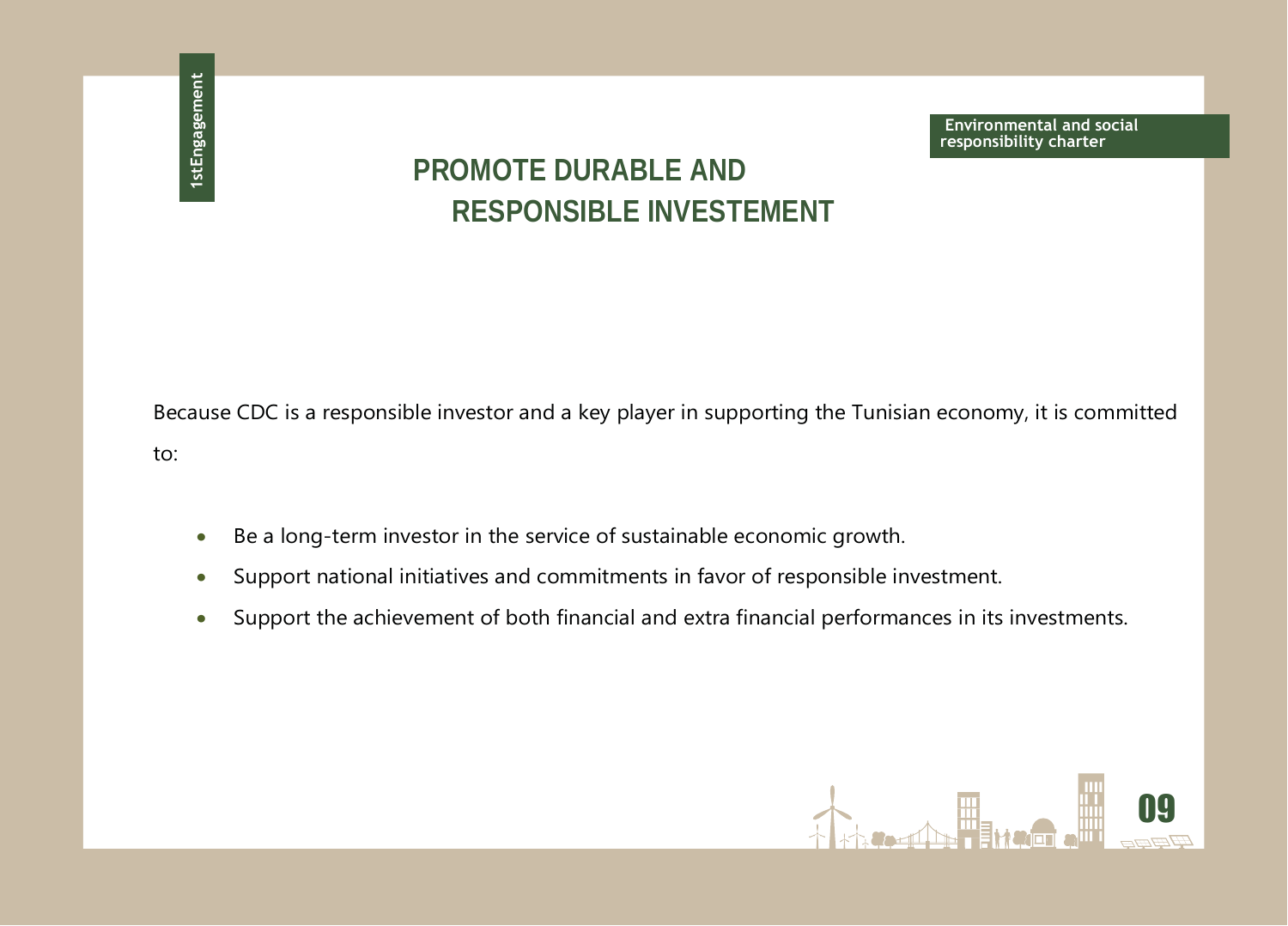#### **MAKE SURE TO CONTROL YOUR ENVIRONMENTAL IMPACT**

**Environmental and social responsibility charter**

Because CDC is convinced of the need to create sustainable value by minimizing its environmental impacts, it is committed to:

- Limit the environmental impact linked to its activity by aiming to introduce a "Zero paper" policy, to control energy and water consumption, to promote waste management and to favor renewable energy sources, especially green purchases.
- To be a strategic partner in investments in favor of energy efficiency, development of renewable energies and adaptation to climate change
- Work to "decarbonize" CDC's portfolio towards a climatic and ecological balance.
- Ensure control of the environmental impacts of projects.

2<sup>nd</sup>Engagement **2ndEngagement** 

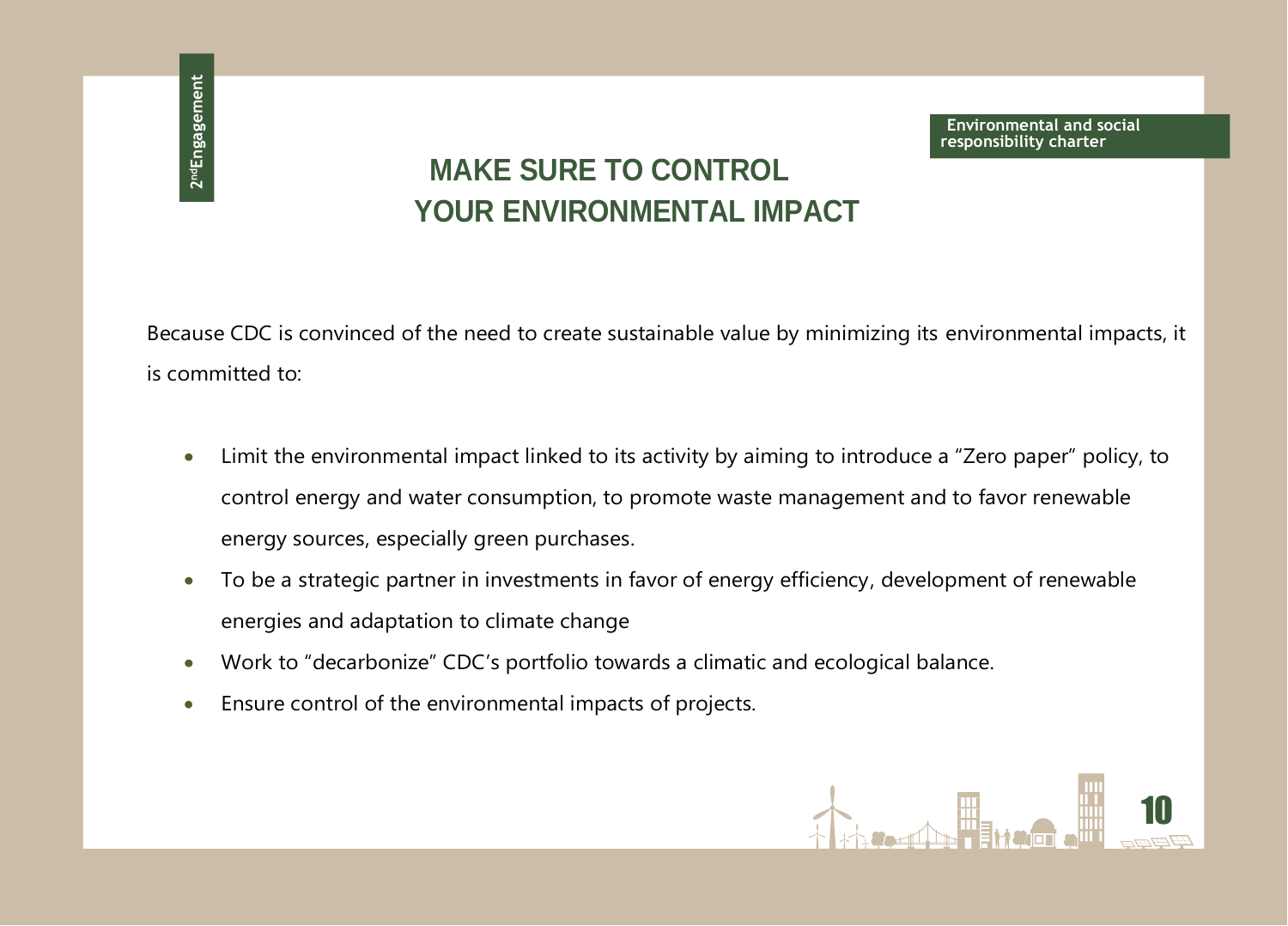#### **3rdEngagemen 3rdEngagemen t**

#### **Environmental and social responsibility charter**

#### **CONTRIBUTE TO SOCIAL PROGRESS**

Because CDC seeks to enhance its human capital and improve the social climate, it is committed to:

- Provide a conductive environment to collaborative work and the dedication of its staff.
- Promote gender equality and ban all forms of discrimination in treatment of professional at all levels.
- Encourage the companies in which it invests to guarantee a favorable social climate for the development of their staff.
- Support investments with a strong social and professional impact, particularly in regional development zones (RDZ).
- Support programs promoting the integration of vulnerable populations into the ecosystem.

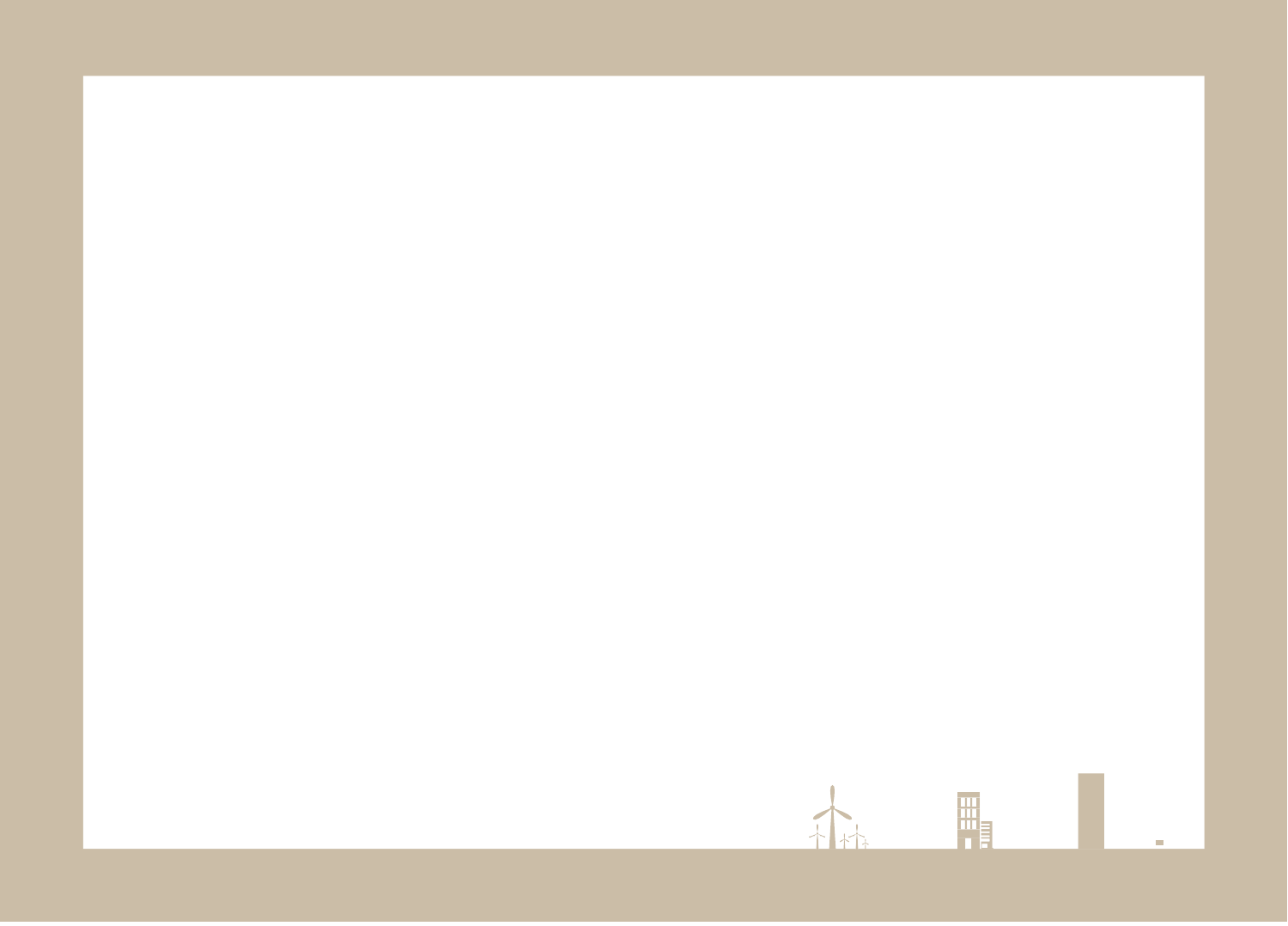# LA CDC MET SA POLITIQUE RSE **AN OPEN INSTITUTION**  AU COEUR DES SES MISSIONS **OVER ITS STAKEHOLDERS**

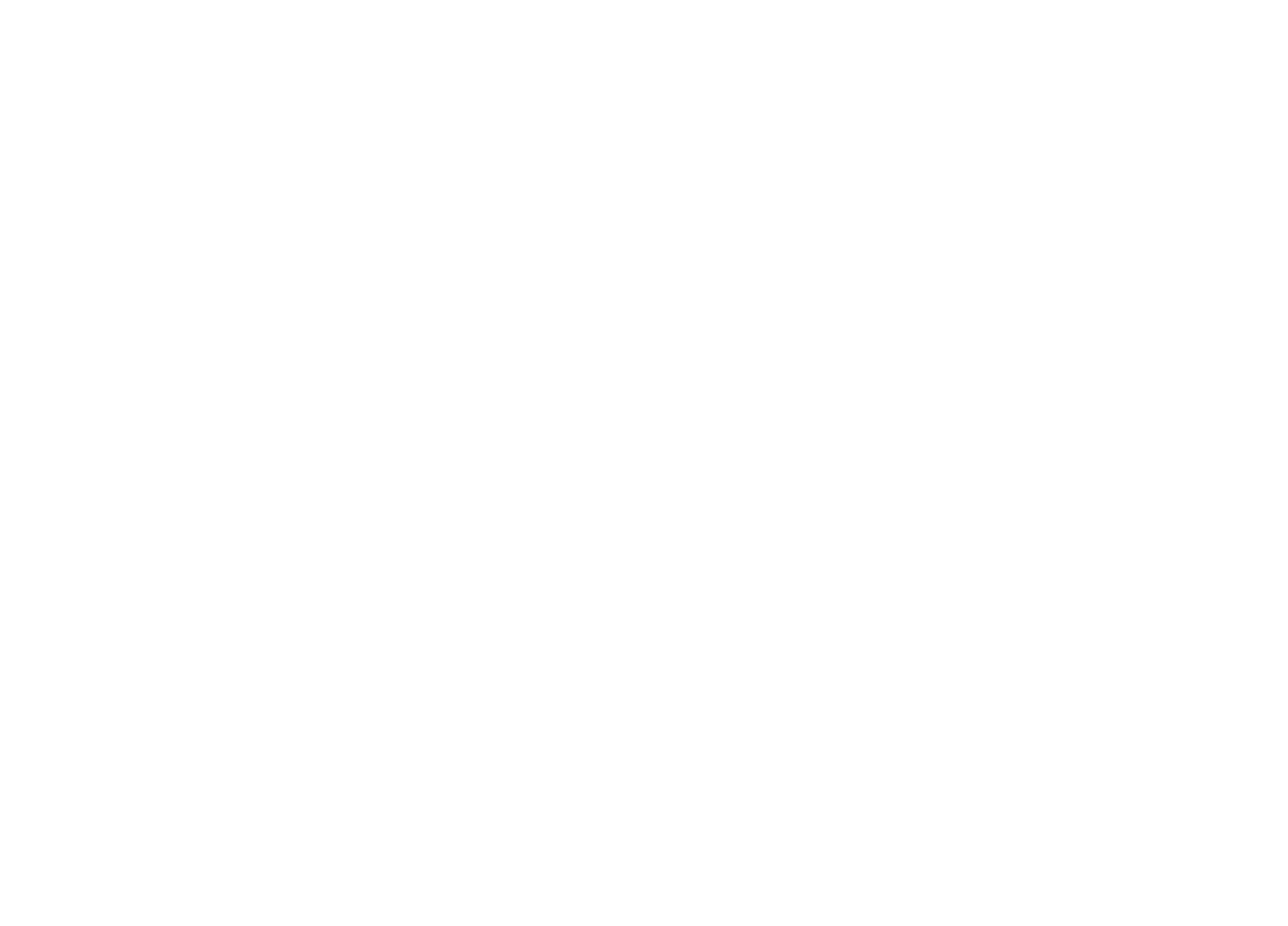